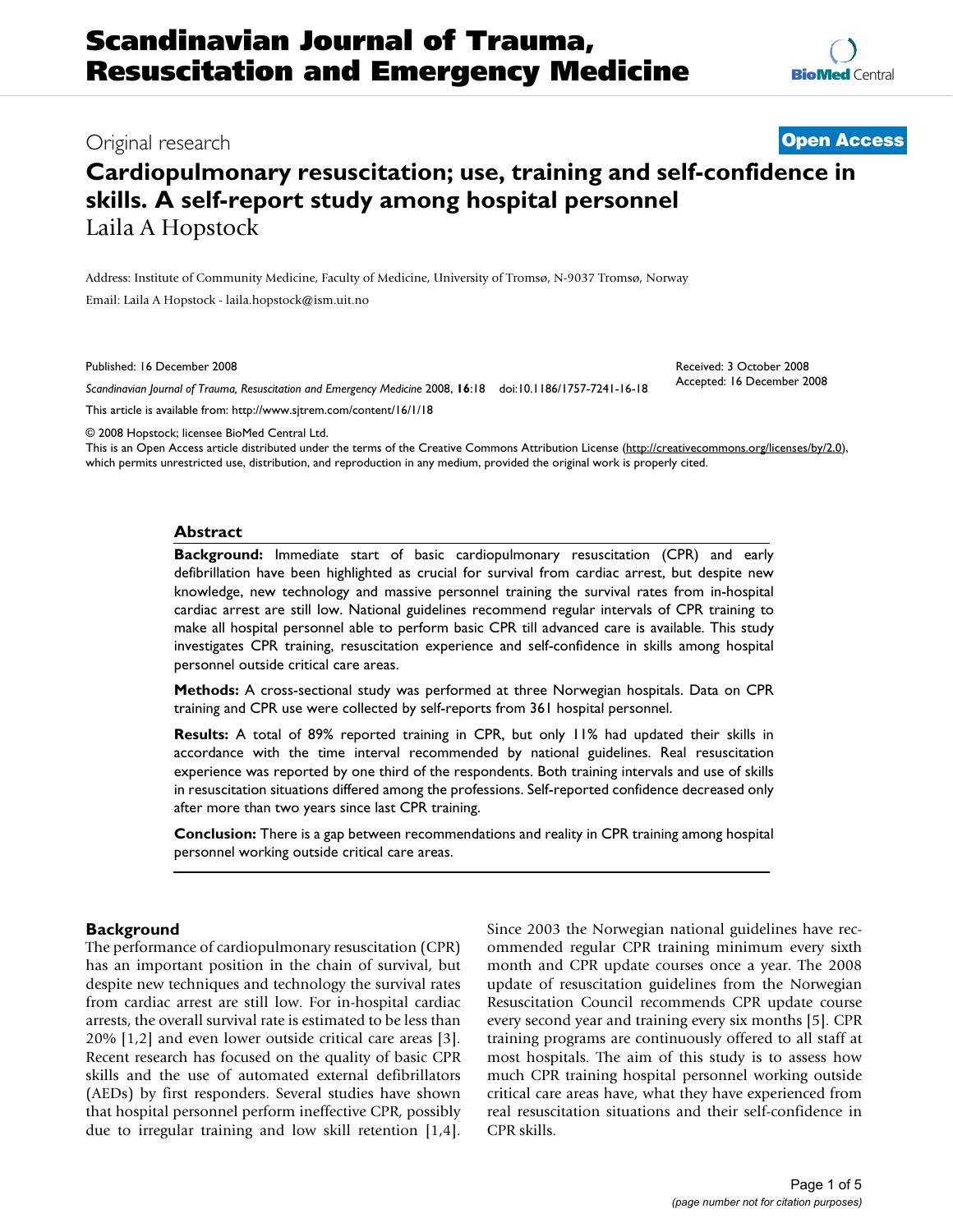#### **Methods**

The survey took place between October and December in 2006 at three Norwegian hospitals: Buskerud Hospital Trust (Drammen), Ullevål University Hospital (Oslo) and the University Hospital of Northern Norway (Tromsø). These hospitals were offering three- and six-hours instructor-led compulsory Basic Life Support courses with or without AED to all hospital personnel. The courses were aimed at personnel outside critical care areas which excluded staff working in emergency rooms, intensive care and other critical care departments that offer Advanced Life Support courses for their personnel. The courses were run with a random mix of hospital staff groups through the year.

Data were collected by a questionnaire handed out to the course participants at course start without prior notice. The nurse who administered and collected the questionnaire informed the participants that ten minutes were given to complete the questionnaire before course start. The questionnaire was developed by the author and contained information about participation in the study being voluntarily and anonymous. The following demographic variables were registered: sex, age, years of work experience, profession (physician, registered nurse, enrolled nurse, midwife, biomedical laboratory scientist, radiographer/physiotherapist/occupational therapist, clerk personnel, or other) and place of work. The questionnaire inquired on the following variables: months since last CPR training, total numbers of CPR courses attended, number of resuscitation situations in any setting where respondents had taken an active part, and which of the following CPR actions they had performed during previous resuscitations (yes or no); chest compression, mouthto-mouth or mask-to-mouth ventilation, attaching defibrillator, defibrillation, giving medication, and other efforts in previous or present CPR algorithms. The respondents were to give their own interpretation of their CPR skills by the following statement: "*I know how to perform CPR"* answered by a seven-point ordinal scale where  $1 =$  not at all true and  $7 =$  very true. Differences between means of reported self-confidence across gender, professional group, hospital and time since last CPR training (excluded those who had no previous training) were evaluated by ANOVA with the Bonferroni correction. Statistics were performed using STATA version 10.0 (StataCorp LP, Texas, USA). Approval to perform the study was obtained from all three hospitals. The study was part of an investigation of learning motivation among CPR course participants [6].

# **Results**

A total of 362 questionnaires were administered and 361 were completed. Most of the respondents were women (84%). Age varied between 20 and 71 years, with a median of 37 years. Length of work experience varied between the newly educated and up to 45 years, with a median of 7 years. The respondents were 194 registered nurses (53%), 57 enrolled nurses (16%), 29 biomedical laboratory scientists (8%), 20 clerk personnel (6%), 15 allied health personnel consisting of radiographers, physiotherapists and occupational therapists (4%), 13 midwives (4%), 8 physicians (2%) and 25 other personnel (7%). Reported places of work were medical-, surgical-, rehab-, psychiatric- and maternity departments, labs, x-ray departments, offices and outpatient clinics. Age and years of work experience were evenly distributed among the professional groups.

A total of 322 respondents (89.2%) had attended previous CPR training, 10.8% within the last six months. Table 1 presents the time interval since last CPR training by professions.

|  |  | Table 1: Time interval since last cardiopulmonary resuscitation (CPR) training by staff group linked with confidence in skills (N = 361) |  |  |  |  |  |  |
|--|--|------------------------------------------------------------------------------------------------------------------------------------------|--|--|--|--|--|--|
|  |  |                                                                                                                                          |  |  |  |  |  |  |

|                               | Time since last CPR training |             |              |               |                      |              |             |  |  |  |  |
|-------------------------------|------------------------------|-------------|--------------|---------------|----------------------|--------------|-------------|--|--|--|--|
| Profession                    | $\leq 6$ months              | 7-12 months | 13-24 months | $> 24$ months | No previous training | Not reported | Total       |  |  |  |  |
| Reg. nurses                   | 15.5(30)                     | 25.3(49)    | 34.5(67)     | 19.6(38)      | 4.1 $(8)$            | 1.0(2)       | 100.0 (194) |  |  |  |  |
| <b>Enrolled nurses</b>        | 5.3(3)                       | 17.5(10)    | 35.1(20)     | 22.8(13)      | 7.0(4)               | 12.3(7)      | 100.0(57)   |  |  |  |  |
| Biomed. lab. sc.              | 0.0(0)                       | 10.3(3)     | 27.6(8)      | 13.8(4)       | 44.8 (13)            | 3.5(1)       | 100.0(29)   |  |  |  |  |
| Clerk pers.                   | 5.0(1)                       | 10.0(2)     | 15.0(3)      | 35(7)         | 30.0(6)              | 10(1)        | 100.0(20)   |  |  |  |  |
| Allied health pers.*          | 6.7 $(l)$                    | 20(3)       | 53.3(8)      | 20(3)         | 0.0(0)               | 0.0(0)       | 100.0(15)   |  |  |  |  |
| <b>Midwives</b>               | 0.0(0)                       | 7.7(l)      | 0.0(0)       | 53.9 (7)      | 23.1(3)              | 15.3(2)      | 100.0(13)   |  |  |  |  |
| Physicians                    | 12.5(1)                      | 0.0(0)      | 12.5(1)      | 62.5(5)       | 12.5(l)              | 0.0(0)       | 100.0(8)    |  |  |  |  |
| Others                        | 12(3)                        | 8.0(2)      | 24.0(6)      | 32.0(8)       | 16.0(4)              | 12.0(2)      | 100.0(25)   |  |  |  |  |
| Total                         | 10.8(39)                     | 19.4(70)    | 31.3(113)    | 23.5(85)      | 10.8(39)             | 4.2(15)      | 100.0(361)  |  |  |  |  |
| Self-confidence <sup>**</sup> | 4.5                          | 5.1         | 4.6          | 4.0           | 2.4                  | 2.6          | 4.2         |  |  |  |  |

Values are percentages (n)

\* Radiographers, physiotherapists and occupational therapists

\*\*Values are means reported on a 7-point scale (see methods)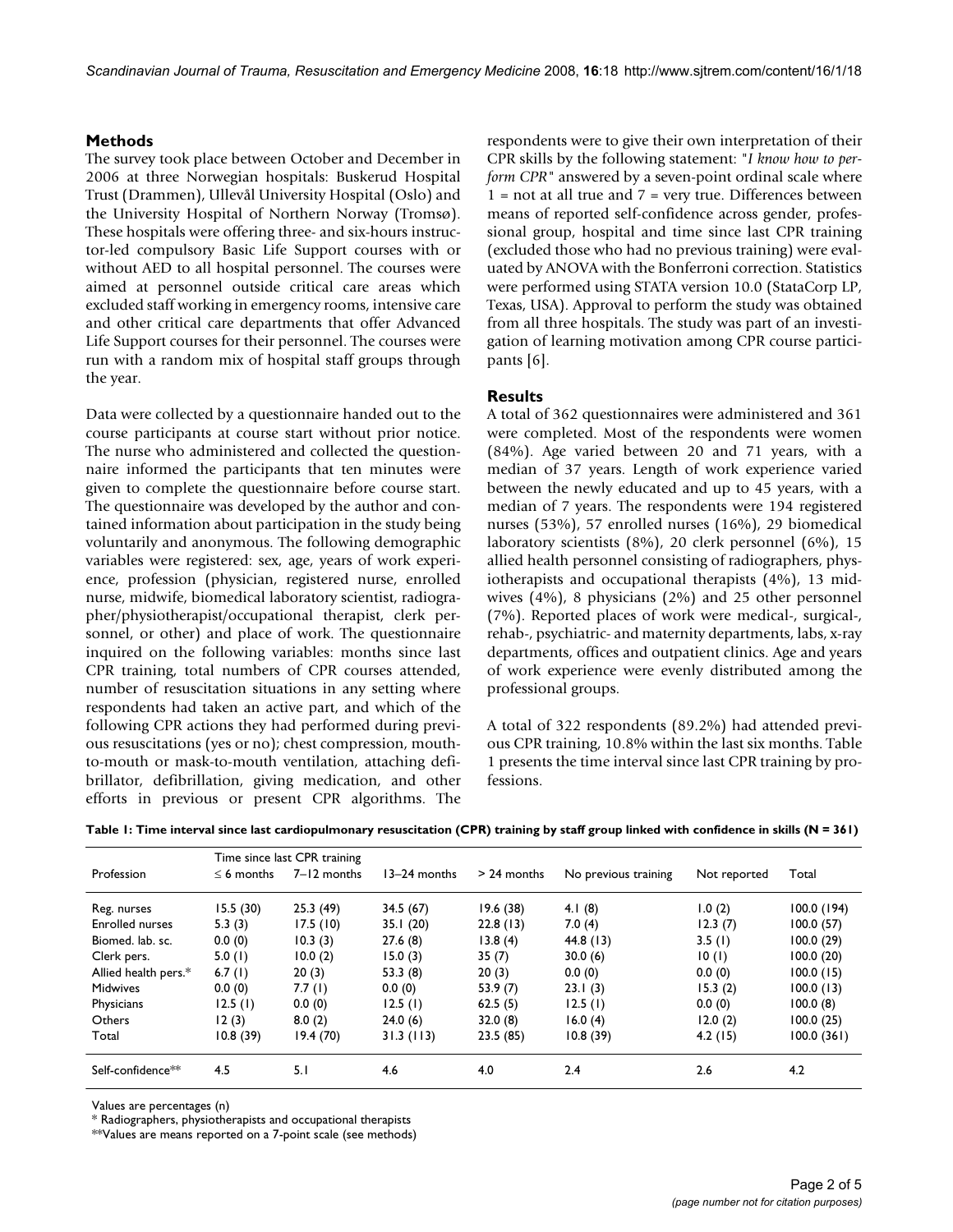Numbers of CPR courses attended varied between one and 50, with a median of two courses. Time since last CPR training differed between one month and 30 years with a median of two years. Allied health personnel had the shortest time interval since last CPR training with median 1.3 years closely followed by registered nurses with median 1.4 years, while midwives and physicians had the longest time interval; median 3.4 and four years, respectively. Of those who had previous CPR training, amount of CPR courses attended was highest among registered nurses and physicians with median three courses and lowest among biomedical laboratory scientists who had attended median one course. The rest of the professions reported a median of two courses (data not shown).

A total of 118 respondents (32.7%) had taken an active part in a real resuscitation situation one or more times. Table 2 presents the distribution of used efforts in the CPR algorithm in the total sample by professions.

Number of times the respondents had acted in resuscitation varied between one and 200 with a median of two cardiac arrests, and a total of 14% had acted in more than one resuscitation situation. Among those who had acted in resuscitation physicians and the group of other personnel reported on a median of three cardiac arrests, registered nurses, midwives and allied health personnel reported on a median of two cardiac arrests while enrolled nurses and clerk personnel reported on acting at a median of one cardiac arrest (data not shown).

For all respondents the mean value for the statement "*I know how to perform CPR"* was 4.5. Mean scores are presented together with time interval since last CPR training in table 1. The score was only significantly different for respondents who reported a time interval of more than two years since last training. The score was evenly distributed in all personnel groups and showed no gender difference (data not shown). Overall, none of the answers differed among the hospitals.

### **Discussion**

Most of the hospital staff reported on previous CPR training, but only one of ten had participated in CPR training within the last six months as recommended by national guidelines. One of three of all hospital personnel reported taken active part in CPR in a real resuscitation situation, but few had acted in more than one resuscitation situation. One of four had performed chest compressions, one of five had performed mouth-to-mouth or mask-tomouth ventilations, one of 20 had attached a defibrillator and half of these had performed defibrillation. In comparison a similar British study performed at three hospitals with several years of ongoing CPR training programmes found that almost one third of all hospital staff had participated in CPR training within the last six months [7]. They found that almost half of all hospital personnel had attended a cardiac arrest and that chest compressions and bag-valve-mask use were among the most reported skills used in arrests [7]. The discrepancy between training frequency and real resuscitation experience is larger in our study, but the study design makes it impossible to investigate whether it is the lack of training that keeps some groups of personnel from acting in resuscitation. Reports from different hospitals show internationally similar incidence- and survival rates [1,2]. As respondents in this study only reported on their own resuscitation experiences, no information is provided on arrests where they had not taken active part in CPR, nor is it made comparisons with the respective hospitals cardiac arrest incidence.

Registered nurses reported highest and physicians lowest compliance to recommended training frequency, and over 40% of the biomedical laboratory scientists and 30% of the clerk personnel reported no previous training. More surprisingly, some respondents among both physicians and nursing staff (registered nurses, enrolled nurses and

**Table 2: Self reported use of cardiopulmonary resuscitation (CPR) skills in real cardiac arrest situations by staff group (N = 361)**

|                           | Efforts in the CPR algorithm |             |                         |                |            |               |                   |  |  |  |
|---------------------------|------------------------------|-------------|-------------------------|----------------|------------|---------------|-------------------|--|--|--|
| Profession (n)            | Compression                  | Ventilation | Attaching defibrillator | Defibrillation | Medication | Other efforts | No CPR experience |  |  |  |
| Reg. nurses (194)         | 27.8 (54)                    | 21.1(41)    | 5.7(11)                 | 3.1(6)         | 10.8(21)   | 12.9(25)      | 61.9(120)         |  |  |  |
| Enrolled nurses (57)      | 31.6(18)                     | $19.3$ (11) | 1.8(1)                  | 0.0(0)         | 0.0(0)     | 8.8(5)        | 64.9 (37)         |  |  |  |
| Biomed. lab. sc. (29)     | 0.0(0)                       | 0.0(0)      | 0.0(0)                  | 0.0(0)         | 0.0(0)     | 0.0(0)        | 100.0(29)         |  |  |  |
| Clerk pers. (20)          | 15.0(3)                      | 15.0(3)     | 0.0(0)                  | 0.0(0)         | 0.0(0)     | 0.0(0)        | 85.0(17)          |  |  |  |
| Allied health pers.* (15) | 20.0(3)                      | 20.0(3)     | 0.0(0)                  | 0.0(0)         | 0.0(0)     | 0.0(0)        | 80.0(12)          |  |  |  |
| Midwives (13)             | 38.5(5)                      | 38.5(5)     | 7.7(l)                  | 0.0(0)         | 7.7(l)     | 0.0(0)        | 53.9 (7)          |  |  |  |
| Physicians (8)            | 87.5(7)                      | 87.5(7)     | 37.5(3)                 | 37.5(3)        | 50.0 $(4)$ | 50.0 $(4)$    | 12.5(1)           |  |  |  |
| Others (25)               | 16.0(4)                      | 12.0(3)     | 0.0(0)                  | 0.0(0)         | 0.0(0)     | 8.0(2)        | 80.0(20)          |  |  |  |
| All hospital staff (361)  | 26.0(94)                     | 20.2(73)    | 4.4(16)                 | 2.5(9)         | 7.2(26)    | 10.0(36)      | 67.3(243)         |  |  |  |

Values are percentages (n)

\* Radiographers, physiotherapists and occupational therapists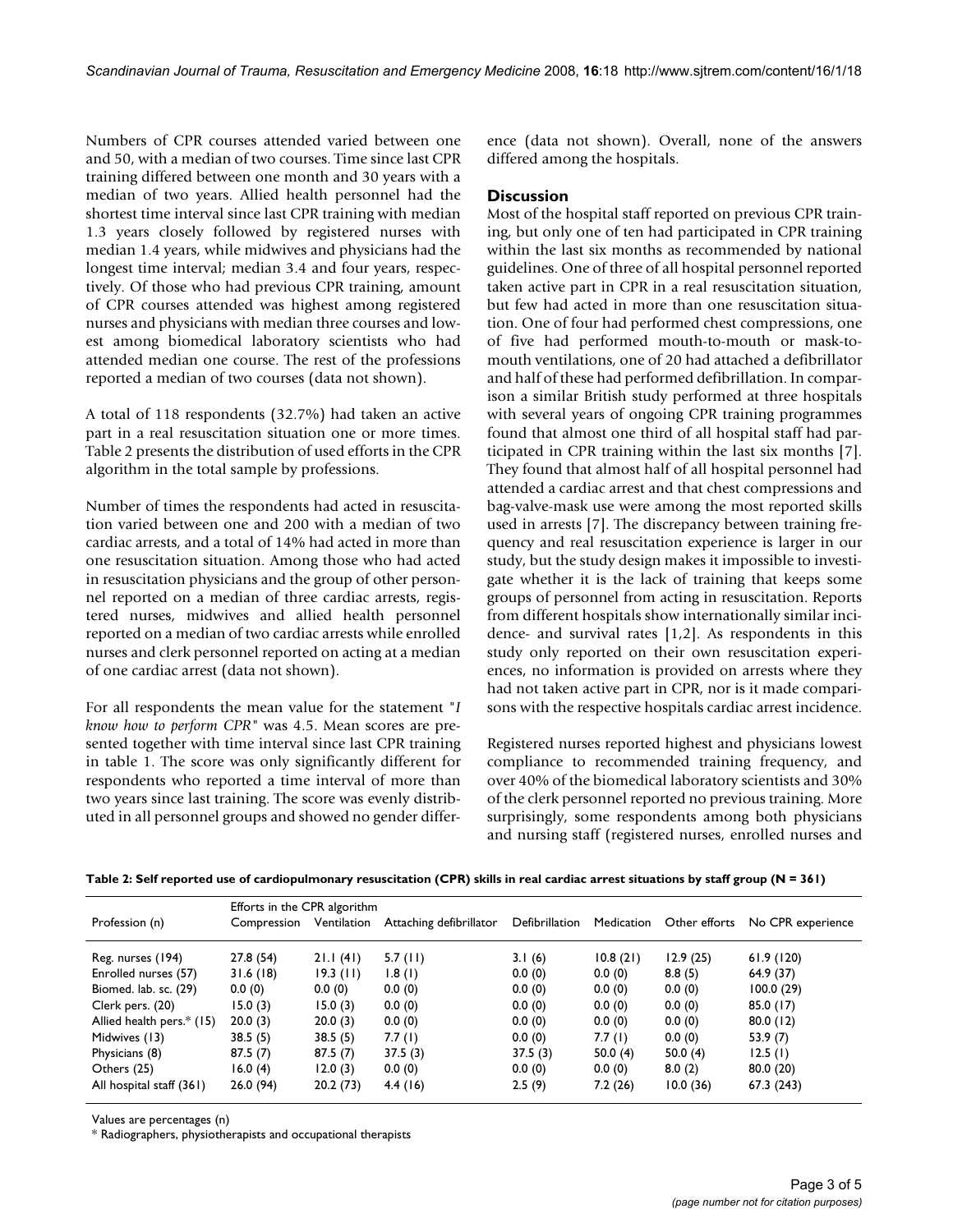midwives) reported no participation in any CPR training before. A Finnish study of CPR use and training at 55 hospitals found that regular CPR training was more common among nurses than among physicians [8]. Also defibrillation training was more common among nurses, but defibrillation was mostly performed by physicians on general wards [8], which can partly be explained by the traditional role of the physician as being in charge of the medical treatment. Physicians and nursing staff had the highest participation in cardiac arrests, which is consistent with previous findings [7]. Among nursing staff, the group of midwives reported on the largest mean time interval since last training, had the largest proportion of respondents without previous CPR training, and had the highest participation in resuscitation. The high participation in resuscitation among midwives may partly be explained by former work experience in general nursing, as Norwegian midwives have basic education as registered nurses, but the midwives had the same mean age as the registered nurses in this survey. It may also be due to experience with neonatal resuscitation as the questionnaire did not distinguish between adult, pediatric and neonatal resuscitation attempts.

All hospital personnel reported moderate self-confidence in CPR skills, which only decreased when time since last training was more than two years. Similar results have been reported [9]. Even those who reported no previous CPR training had a mean value over one, which can be due to knowledge of resuscitation without actually having trained on the practical skills. Self-confidence has been associated with skills in a recent study [10], though earlier findings have shown no such association [11]. Confidence with no association to time since training may be a false trust in previous learned skills or individuals may have given expected answers. As the sample was conducted from convenience and some of the staff groups were small, caution should be present when interpreting the results. Another limitation is that self reported CPR training and skills usage was not restricted to the in-hospital setting.

The importance of immediate start of CPR and early defibrillation has led to large time-consuming and costly training programmes and distribution of AEDs in most hospital settings. It is well-known that CPR skills degrade quickly after training [1,4,12] It is questionable whether the fulfilment of the recommended training guidelines is realistic in all hospital settings. Training should be targeted at skills most likely to be used in the clinical setting [7]. A study of experienced and specially trained physicians in an acute care setting showed satisfactory CPR performance in cardiac arrests [13]. The authors concluded that this was due to frequent training and frequent attendance at cardiac arrests in their work setting [13]. A follow

up of nurses participating at an Immediate Life Support course showed that only a very small proportion had used the advanced skills learned in the course when attending a cardiac arrest [14]. It was concluded that training alone was insufficient to increase use of more advanced skills and that interval between course attendance and first cardiac arrest was of importance to whether the skills were used in a cardiac arrest situation [14]. It may seem like regular training *and* exposure to cardiac arrests are of importance to retain skills. Skogvoll and colleagues reported an incidence of CPR attempts of 54.2 per 1000 beds per year outside critical care areas in a 900-bed Norwegian university hospital, and for all in-hospital deaths CPR was attempted in 5% of the cases [3]. This incidence is too low to expose most in-hospital staff. A Finnish study showed that after a remodelling of hospital resuscitation management the survival of cardiac arrest outside critical care areas improved, but the use of basic life support before arrival of the cardiac arrest team was not significantly changed [15]. Cost-effectiveness of CPR training and use has been highlighted before [7] and it may be that it is still too early to see the effects of organizational changes like greater emphasis on in-hospital CPR training.

# **Conclusion**

A minority of those who took part in this study had participated in resuscitation situations, though most of them had CPR training. Time interval since last CPR training were beyond the recommended guidelines of six months among almost 90% of the respondents, but confidence in CPR skills were unchanged until this time interval exceeded two years. This small self-report study indicates two discrepancies; the gap between recommendations from recommended guidelines and reality in CPR training, and the gap between training frequency and real resuscitation experience.

#### **Competing interests**

The author declares that they have no competing interests.

#### **References**

- 1. Weil MH, Fries M: **[In-hospital cardiac arrest.](http://www.ncbi.nlm.nih.gov/entrez/query.fcgi?cmd=Retrieve&db=PubMed&dopt=Abstract&list_uids=16352966)** *Critical Care Medicine* 2005, **33:**2825-30.
- 2. Sandroni C, Nolan J, Cavallaro F, Antonelli M: **[In-hospital cardiac](http://www.ncbi.nlm.nih.gov/entrez/query.fcgi?cmd=Retrieve&db=PubMed&dopt=Abstract&list_uids=17019558) [arrest: incidence, prognosis and possible measures to](http://www.ncbi.nlm.nih.gov/entrez/query.fcgi?cmd=Retrieve&db=PubMed&dopt=Abstract&list_uids=17019558) [improve survival.](http://www.ncbi.nlm.nih.gov/entrez/query.fcgi?cmd=Retrieve&db=PubMed&dopt=Abstract&list_uids=17019558)** *Intensive Care Medicine* 2007, **33:**237-45.
- 3. Skogvoll E, Isern E, Sangolt GK, Gisvold SE: **[In-hospital cardiopul](http://www.ncbi.nlm.nih.gov/entrez/query.fcgi?cmd=Retrieve&db=PubMed&dopt=Abstract&list_uids=10027025)[monary resuscitation. 5 years' incidence and survival accord](http://www.ncbi.nlm.nih.gov/entrez/query.fcgi?cmd=Retrieve&db=PubMed&dopt=Abstract&list_uids=10027025)[ing to the Utstein template.](http://www.ncbi.nlm.nih.gov/entrez/query.fcgi?cmd=Retrieve&db=PubMed&dopt=Abstract&list_uids=10027025)** *Acta Anaesthesiologica Scandinavica* 1999, **43:**177-84.
- 4. Hamilton R: **[Nurses' knowledge and skill retention following](http://www.ncbi.nlm.nih.gov/entrez/query.fcgi?cmd=Retrieve&db=PubMed&dopt=Abstract&list_uids=16033596) [cardiopulmonary resuscitation training: a review of the liter](http://www.ncbi.nlm.nih.gov/entrez/query.fcgi?cmd=Retrieve&db=PubMed&dopt=Abstract&list_uids=16033596)[ature.](http://www.ncbi.nlm.nih.gov/entrez/query.fcgi?cmd=Retrieve&db=PubMed&dopt=Abstract&list_uids=16033596)** *Journal of Advanced Nursing* 2005, **51:**288-97.
- 5. **Norsk Resuscitasjonsråd Nasjonale kompetansekrav til helsepersonell ved behandling av hjertestans** [\[http://](http://www.legeforeningen.no/asset/40656/1/40656_1.pdf  ) [www.legeforeningen.no/asset/40656/1/40656\\_1.pdf \]](http://www.legeforeningen.no/asset/40656/1/40656_1.pdf  )
- 6. Hopstock LA: **[Motivation and adult learning: A survey among](http://www.ncbi.nlm.nih.gov/entrez/query.fcgi?cmd=Retrieve&db=PubMed&dopt=Abstract&list_uids=18022752) [hospital personnel attending a CPR course.](http://www.ncbi.nlm.nih.gov/entrez/query.fcgi?cmd=Retrieve&db=PubMed&dopt=Abstract&list_uids=18022752)** *Resuscitation* 2008, **76:**425-30.